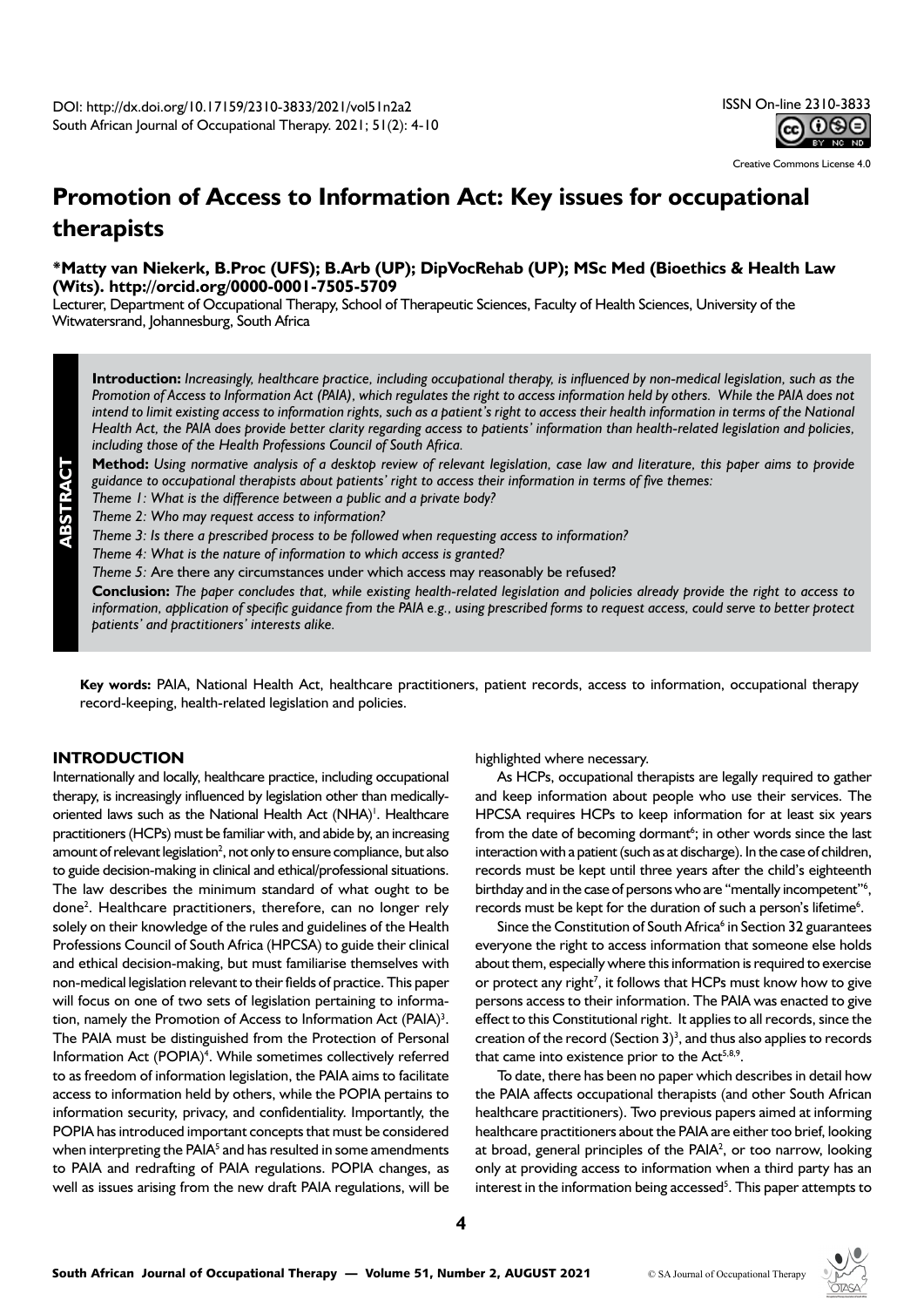| Table I: Types of private and public bodies                                                                                                                                                                                                                                                                         |                                                                                                                                                                                                                                                                                                                                                                                                                                                             |  |
|---------------------------------------------------------------------------------------------------------------------------------------------------------------------------------------------------------------------------------------------------------------------------------------------------------------------|-------------------------------------------------------------------------------------------------------------------------------------------------------------------------------------------------------------------------------------------------------------------------------------------------------------------------------------------------------------------------------------------------------------------------------------------------------------|--|
| <b>Public Body</b>                                                                                                                                                                                                                                                                                                  | <b>Private Body</b>                                                                                                                                                                                                                                                                                                                                                                                                                                         |  |
| National and provincial departments and local governmental bodies,<br>i.e., municipalities.<br>This is the only category of public body where requesters have a right<br>of internal appeal <sup>9</sup> . Internal processes must therefore be exhausted<br>before engaging in costly litigation to secure access. | Any "natural person who carries or has carried on any trade, business<br>or profession, but only in such capacity" $(s1)3$ , e.g., an occupational<br>therapist practicing by herself in a private practice, in her capacity as<br>private practitioner. An association of occupational therapists is likely<br>to also resort here, due to formality requirements for the other types<br>of private bodies that are not necessarily met by an association. |  |
| A person or institution exercising a power or performing a duty in<br>terms of the Constitution or a provincial constitution, e.g., institutions<br>created by chapter nine of the Constitution such as the Public Protec-<br>tor.                                                                                  | A partnership carrying on any trade, business, or profession, e.g., a<br>partnership of occupational therapists. A formal contract to create<br>the partnership must exist.                                                                                                                                                                                                                                                                                 |  |
| A person or institution exercising a public power or performing a<br>public function in terms of any legislation, e.g., HPCSA (as a statutory<br>body) and Public Universities (who receive funding from the Govern-<br>ment <sup>13</sup> ).                                                                       | Any current or former juristic person <sup>3</sup> (a juristic person is an organisa-<br>tion, such as a company, which has legal personality and can contract<br>or perform other legal acts in its own name, e.g., Momentum or<br>Pick'nPay).                                                                                                                                                                                                             |  |

Adapted from: O'Connor. 2013. PAIA unpacked: A resource for lawyers and paralegals. South African Historical Association. pp 11-18.

expand on the earlier papers about access to information, and to provide practical answers to questions practitioners may encounter in everyday practice regarding a patient's right to their information, both in the public and private sectors. Recent developments, including amendments to PAIA regulations, necessitates an updated paper on PAIA. The aim of this paper is to propose guidance for practitioners and is based on a normative analysis of the PAIA as well as relevant case law literature, further distinguishing this paper from its predecessors. Five themes, including the nature of information/ documentation to which access is given, were used to guide the analysis and provide direction to occupational therapists in practice.

For the purposes of this paper, the person about whom the occupational therapist keeps information will be referred to as a *patient*, even though in the fields of medico-legal assessment, vocational rehabilitation or work practice, these service users are not necessarily patients in the traditional sense of the word. The use of *patient* rather than *client*, is to avoid confusion, as the word client may refer to both claimants and instructing parties such as attorneys or insurers in the mentioned fields of practice. This paper aims to inform general practice, regardless of practice area.

## **METHOD**

The author uses a normative analysis method. A normative analysis entails a desktop review of legislation, policies and other relevant literature<sup>10</sup> in order to derive an answer to the question as to how people should act, or what should/ought to be done in a given situation. It is derived from normative ethics, which is the branch of ethics attempting to answer normative questions, as well as finding reasons behind norms for behaviour<sup>11</sup>. This paper thus attempts to provide guidance to occupational therapists in dealing with requests for access to information, using five themes arising from the PAIA, relevant case law and literature:

Theme 1: *What is the difference between a public and a private body?* Theme 2: *Who may request access to information?* 

- Theme 3: *Is there a prescribed process to be followed when requesting access to information?*
- Theme 4: *What is the nature of information to which access is granted?* Theme 5: *Are there any circumstances under which access may reasonably be refused?*

These five themes were developed based on a (desktop) document review<sup>12</sup> of PAIA and the literature. The themes were specifically informed by the process of requesting access to information and having regard for the practice contexts of occupational therapists.

The PAIA, POPIA, case law, grey and peer-reviewed literature were purposively selected for the (desktop) document review to explain rights and duties in relation to requesting access to information in general, but also in healthcare, and more specifically, occupational therapy contexts. The paper poses arguments that differ from the usual medical interpretation of a patient's rights to access (as primarily expressed in HPCSA policies and guidelines), defended through interpretation of PAIA, POPIA, the existing literature and case law.

# **DISCUSSION**

Provisions from the PAIA, literature and case law are discussed under the five themes identified above.

# **1. What is the difference between a public and a private body?**

The PAIA aims at improving transparency regarding information and applies to the records kept by both private and public bodies. To understand *who* may request information as well as the *processes*  to request access to information, it is necessary to understand the distinction the PAIA makes between public and private bodies, as well as the categories of each. O'Connor<sup>9</sup> explains that there are three categories of public bodies and three categories of private bodies in terms of Section 1, as can be seen in Table I above. The difference between the categories of public persons is important because different duties and rights exist for the different categories. Importantly, occupational therapists are employed by a variety of public and private bodies, further necessitating an understanding of these bodies to ensure fair access to information.

The PAIA separates provisions regarding public and private bodies, although in many instances the requirements are similar. Part 2 (Sections 11-49) of the PAIA describes access provisions pertaining to public bodies, and Part 3 (Sections 50-73) describes access provisions pertaining to private bodies.

Both public and private bodies have a duty to produce a PAIA manual that explains, among others, how information should be requested from the respective bodies and to whom access to information requests should be directed $8,14$ . The PAIA manuals

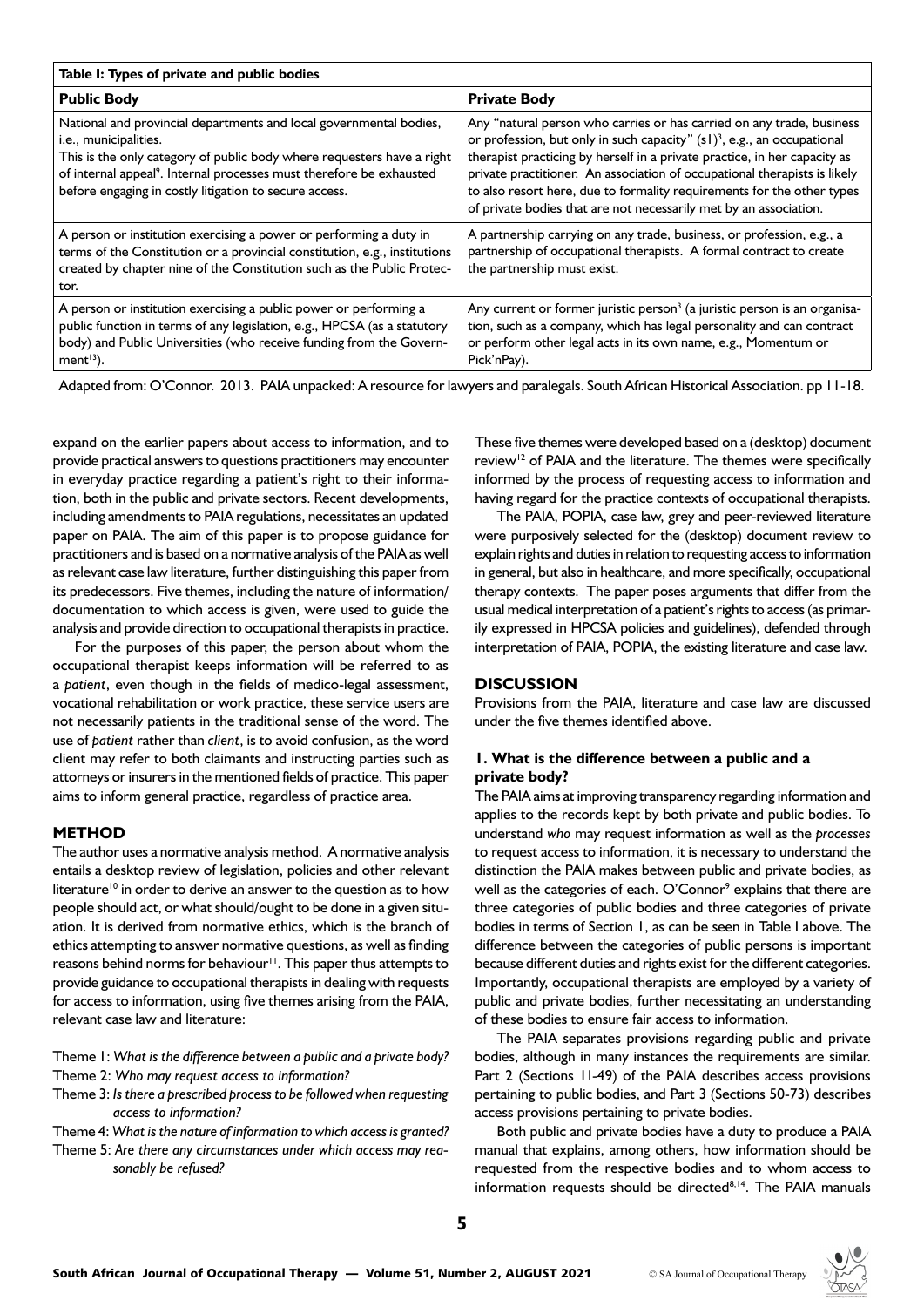must be submitted to the Information Regulator (previously these were to be submitted to the Human Rights Commission)<sup>14</sup> and should be easily accessible by the public (thus it could be published on the body's website and should be available at its offices) $8,9,14$ . Public hospitals may not necessarily have their own PAIA manuals, though will adhere to the PAIA manual of the National or Provincial Department of Health.

An important differentiation between public and private bodies is that private bodies in specified sectors, with fewer than 50 employees, and whose turnover are below Gazetted thresholds, are exempt from producing PAIA manuals until 31 December 2021<sup>15</sup> (the date has been extended a number of times and is correct at the time of publishing). This exemption also applies to private occupational therapy practices with a turnover below R15 Million, 5,15 as they fall in the sector of "Community, Special and Personal Services". However, it has been argued that private practitioners who regularly gather information about claimants on behalf of others such as insurance companies, ought to produce PAIA manuals, or at the very least have a policy regarding access to information<sup>5</sup>. Other differences in duties and rights related to public and private bodies (e.g., in relation to the process of requesting access) will be highlighted in the sections below.

### **2. Who may request information?**

For the purposes of this discussion, the PAIA provisions will be related to patients' information, although the PAIA is not limited to medical information only. In terms of Section 1 of the PAIA, someone who is requesting access to information is called a requester. Natural (human beings) or juristic persons (e.g., companies, universities, and statutory bodies such as the HPCSA), or someone acting on their behalf, may request access to information from either public or private bodies. Occupational therapists may therefore receive access requests from patients, their parents/ spouses/partners, lawyers acting on behalf of the patient or even a medical aid scheme who insures the patient. A restriction is placed on public bodies, who cannot request information from other public bodies, but may request information from private bodies<sup>3,9</sup>, thus, the HPCSA cannot request information from the Gauteng Department of Health, but they may request information from an insurance company or medical aid.

The PAIA provides for the mandatory protection of the privacy of natural people (both living and deceased) where others request access to their information. This protection is addressed in Sections 34 and 63 where public and private bodies hold a patient's information. Aligned to the protection of natural people's privacy, a requester may only access a patient's information, if:

- The patient has consented in writing that their information may be disclosed to the requester, or
- The information is already public, in which case no consent is necessary, or
- The person whose information is requested has been informed at the time of providing the information to the public/private body that the information is part of a category of information that could be made public (e.g., information contained on the HPCSA register, including a practitioner's registration number and qualification details which are publicly available on the HPCSA's website, or contact details that appear in a telephone directory), or
- The information is about the patient's physical or mental health, and the patient is under the requester's care, and it is in the patient's best interests to disclose the information,

and the patient is either a child (i.e., under 18), or is an adult who cannot understand the nature of the request for access to information, as may be the case with adults with severe cognitive impairment, or

- The information is about a deceased person and the requester is their next of kin, or has been authorised in writing by the next of kin to access the information, or the person has been deceased for more than 20 years; or
- The information is about a person's tenure (employment history) at a private or public body, including among others, information about the person's job description and salary.

If none of these conditions are met, and it would be an unreasonable disclosure of personal information, a requester's request to access a patient's (someone else's) information must be denied.

With respect to information about a patient's physical or mental health mentioned above, it should be noted that a requester must meet all the requirements indicated under the fourth point above. Should the patient not be in the requester's care, or can understand the nature of the access request, information cannot be disclosed without the patient's consent. Practically speaking, where an occupational therapist treats a patient with an intellectual disability, the occupational therapist will be permitted to provide information about the patient to a parent. Where such a patient does not have a living parent, but is under the care of an adult sibling, the sibling will be entitled to access information.

 Children whose parents are divorced have additional considerations. Most importantly, the occupational therapist must always act in the child's best interests and record not only a decision, but also the reasons for the decision. While both parents usually retain parental rights and responsibilities and thus should be able to access their children's information, it is sufficient to obtain consent for treatment from the parent with custody and guardianship (but they must consider the views of the other parent). By virtue of Sections 13(1) (b) and (c) and Section 13(2) of the Children's Act children must have access to their own health information, regardless of their age. This information must be provided in such a way that they can understand  $it^{16}$ . Requiring adherence to the PAIA's procedural requirements, particularly completion of Form C (described below), will enable the occupational therapist to make a decision about disclosing information to any parent (or anybody else) about a child. In instances of acrimonious divorces, an occupational therapist must seek her own legal counsel about acting in the child's best interests.

#### **3. How must access to information be requested?**

It is important to note that the Act provides for access to information requests to be made to either the information officer of a public body, or the head of a private body as identified in their respective PAIA manuals (but in terms of the POPIA, both public and private bodies must have information officers from 1 July 2021). Where private practices have been exempted from producing PAIA manuals, patients nonetheless have the right to request access to any information held about them (and they are not exempted from registering an information officer with the Information Regulator in terms of POPIA). The author urges private occupational therapy practice owners not to delegate the function of handling access requests. Practice owners are urged to register themselves as the information officer and rather appoint another employee such as the accountant or receptionist as deputy information officer. Furthermore, all employees and independent contractors must know what the practice policy and procedures are about access to information requests, to ensure uniformity and consistency in handling access requests. Sections 11 (public bod-

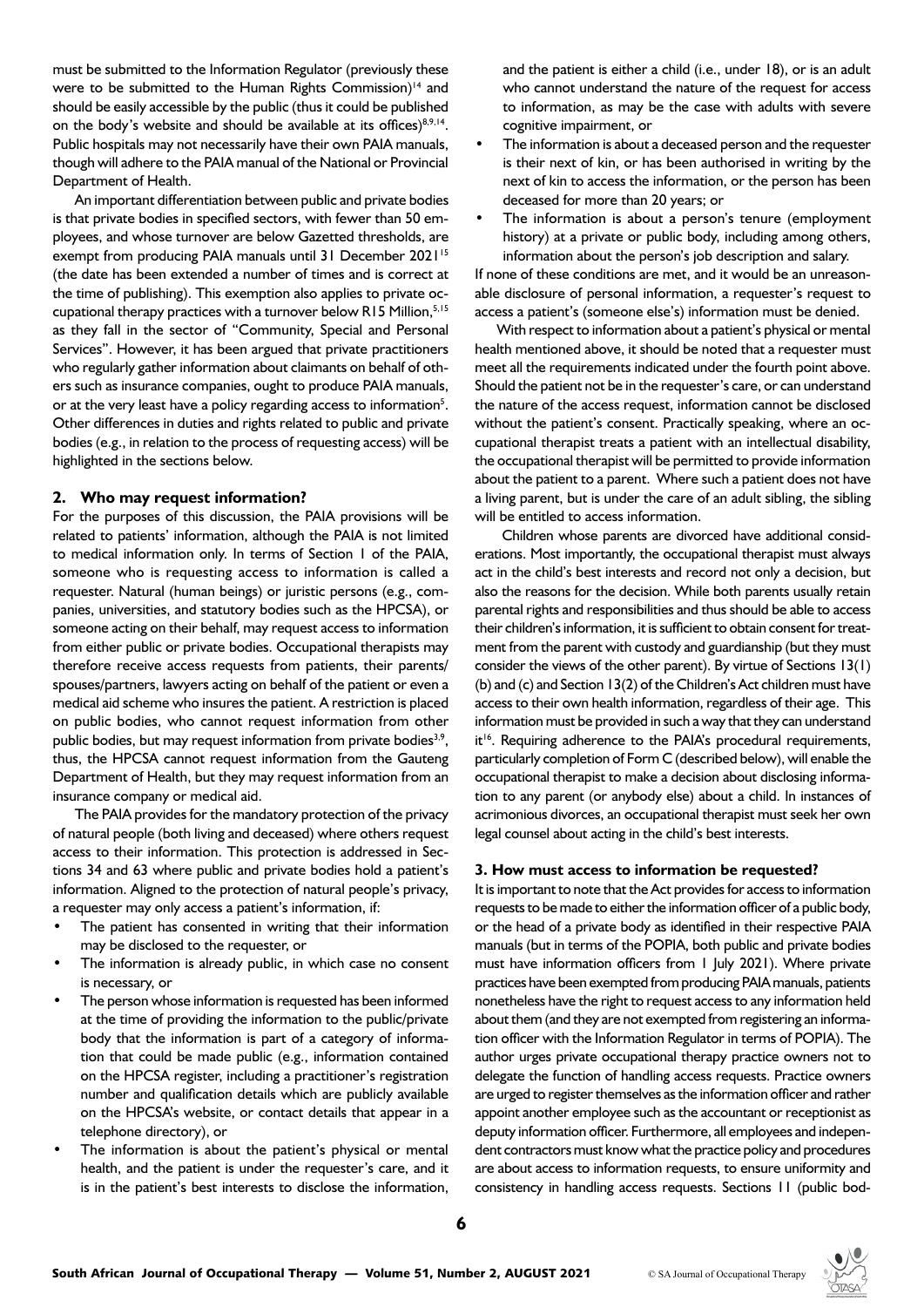**Table II: Summary of main procedural differences between Public and Private bodies**

|                                                                                                                                          | <b>Public</b>                                                                                    | <b>Private</b>                                                                                                                                                                                                                        |
|------------------------------------------------------------------------------------------------------------------------------------------|--------------------------------------------------------------------------------------------------|---------------------------------------------------------------------------------------------------------------------------------------------------------------------------------------------------------------------------------------|
| Written format                                                                                                                           | Form A<br>(If promulgated, Form 2 of the new regula-<br>tions <sup>18</sup> will replace Form A) | Form C<br>(If promulgated, Form 2 of the new regulations <sup>18</sup> )<br>will replace Form C)                                                                                                                                      |
| Details required by the form.<br>(If promulgated, Form 2 of the new regula-<br>tions <sup>18</sup> will make the requirements identical) | Particulars of the information (record)<br>Particulars of the requester<br>٠                     | Particulars of the information (document)<br>$\bullet$<br>Particulars of the requester<br>٠<br>Description of the right being exercised/<br>protected<br>Reason(s) why this information will allow<br>exercising/protecting the right |
| Can oral requests be accommodated?                                                                                                       | Yes                                                                                              | Not an obligatory requirement, but occupational<br>therapists must act in accordance with the NHA <sup>1</sup><br>and the ethos of the profession to enable patients<br>to access their information.                                  |
| Must requesters be assisted with completing<br>the forms?                                                                                | Yes                                                                                              | Not an obligatory requirement, but occupational<br>therapists must act in accordance with the NHA <sup>1</sup><br>and the ethos of the profession to enable patients<br>to access their information.                                  |

ies) and 50 (private bodies) of the PAIA both indicate that persons must be granted access to information if they have complied with the procedural requirements of the PAIA and the information is not subject to grounds for refusal in terms of the PAIA (as described in Theme 2 related to Sections 34 and 63, and Theme 5 of this paper). The question then arises as to the procedure to be followed when requesting access to information (see Table II, above).

Access to information must be requested in writing. The PAIA prescribes that Form A (public bodies) or Form C (private bodies) must be completed and submitted to the body's information officer by hand, post, fax or e-mail, in terms of Sections 18 and 53 respectively $3,9,17$ . The author recommends that in the case of exempted practices, practitioners use Form C (private bodies) for access to information requests. Practitioners who work in the public sector, or in the private sector in non-exempted workplaces should familiarise themselves with their employer's PAIA manual to aid patients in requesting access to their information where necessary. Both forms A and C require the requester to provide their details, as well as the details of the record to be accessed. The most important difference when requesting access to information from public and private bodies, is that when requesting access to information from a private body, in terms of Section 50, the requester must describe the right they are exercising or protecting and why the information being requested is necessary to protect or exercise this right. Thus, Section 50 places one additional requirement on requesters that is not required by Section 11, i.e. reasons for accessing information<sup>3,9</sup>. In the case of healthcare practitioners, the right being accessed is likely as simple as a patient's right to their information in terms of the NHA<sup>1</sup>. It should be noted that in the draft PAIA regulations published for comment in April 2021<sup>18</sup>, a single form to request access to information is suggested. Form 2 of the draft regulations requires particulars of the right being exercised or protected and a description of why the record is required to exercise or protect the right. Should Form 2 be promulgated, the distinctions in the process of accessing information from public and private bodies brought about by Forms A and C will no longer be in effect.

When a person who is illiterate or has a disability requests access to information from a public body, the request can be made orally (in terms of Section 18(3)) and the information officer must complete the form and provide a copy to them. Importantly, private bodies do not have a corresponding duty. Nonetheless, since occupational therapists work with people with a variety of disabilities, they may carry a greater burden to accommodate disabled requesters. Practitioners are reminded that the HPCSA and the NHA<sup>1</sup> prescribe that patients have access to their information, without a prescribed processes to request such access to information. Furthermore, the PAIA cannot be interpreted to remove access already granted by other legislation/provisions<sup>9</sup>. To deny access based on a formality such as inability to complete a form, would therefore be unreasonable for a private body such as an occupational therapy practice/ practitioner. Additionally, requiring the use of Form C (or A), should not be seen as an obstacle or a reversal of an already existing right in terms of the NHA<sup>1</sup> and/or HPCSA policies, but as an attempt to clarify issues which may be hidden or unclear, such as the identity of the requester in relation to the person whose information is sought, particularly if they are not the same person.

In terms of Section 19, public bodies must provide reasonable assistance to any requester with completing Form A, not only people with disabilities or people who are illiterate. Private bodies do not have a corresponding duty<sup>9</sup>, but in the case of occupational therapists, it would be reasonable to provide assistance with completing the form.

There is a prescribed fee that is payable for requesting access to information in respect of both public and private bodies $3,17$ . Public and private bodies may not levy fees that are different from the prescribed fees. The fees are not intended to provide a barrier, but to cover reasonable costs of producing access.

Public and private bodies must respond to a request for access to information within 30 days. Both public and private bodies may request a 30-day extension. If access is refused by a national or provincial government department or a municipality, the requester must submit an internal appeal within 60 days, upon receipt of which the governmental department has 30 days to make a decision<sup>17,19</sup>. A requester must be furnished with reasons for refusal of access, and where an internal appeal process is not available, the requester will have to approach the high court to appeal the decision of other public and private bodies.

There are instances when PAIA cannot be used to access re-

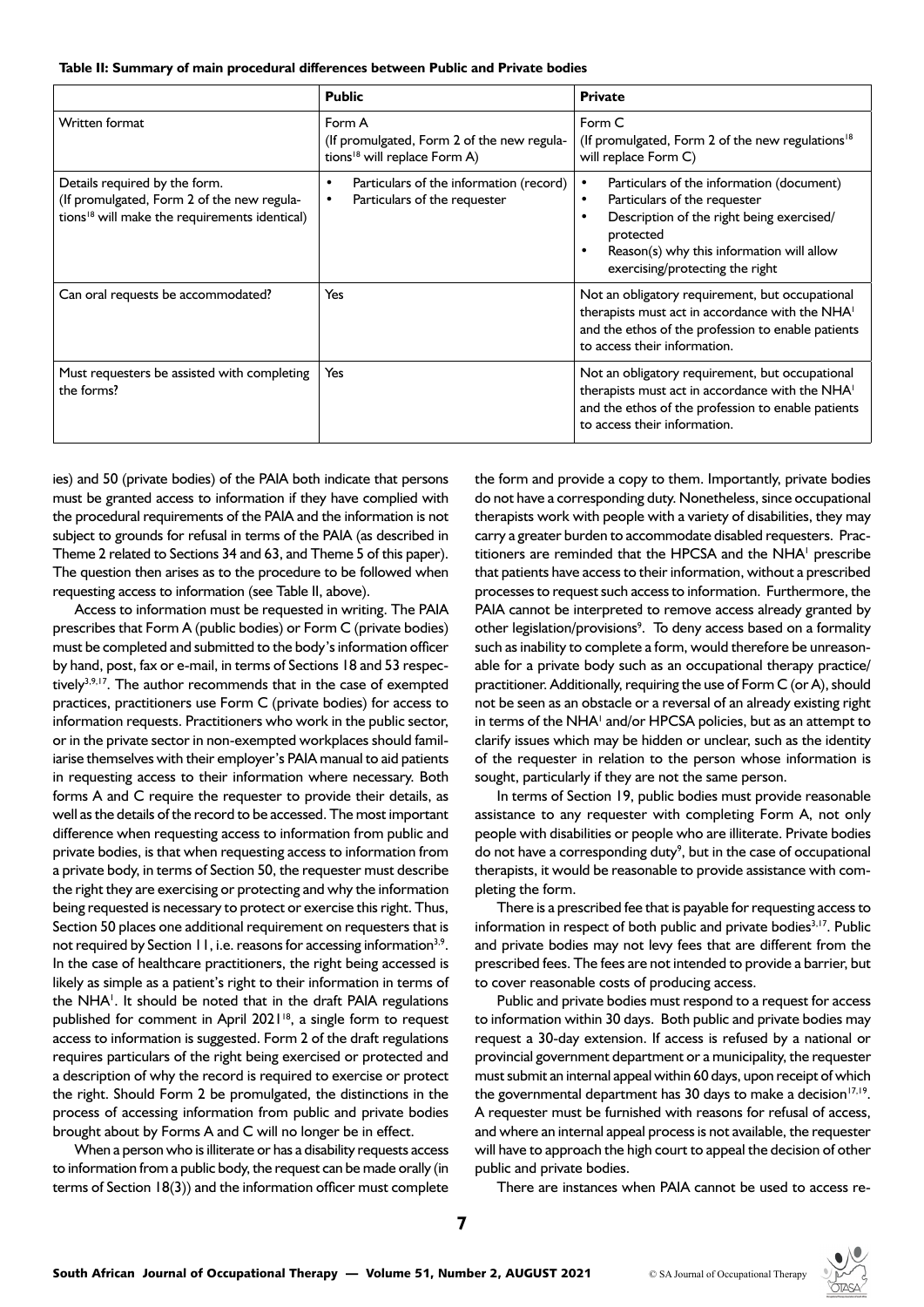cords/information. In terms of Section 7 of PAIA a requester cannot rely on the provisions of PAIA to access records after criminal or civil court proceedings have commenced. Expanding on this section of PAIA, the Supreme Court of Appeal found in the case of *Unitas Hospital v Van Wyk*20 that PAIA does not intend to change the rules of court in relation to discovery procedures. When court proceedings between parties have been initiated, the parties must abide by the rules of discovery and cannot circumvent those rules by requesting access via PAIA<sup>9,20</sup>. This is another reason to insist on procedural compliance with respect to requesting access using Forms A or C. An occupational therapy example would be that a claimant cannot request access to the occupational therapy records based on PAIA after they have started litigation against the occupational therapist for malpractice.

## **4. What information can a person access?**

Information that is accessed in terms of PAIA must be in the form of a record. In Section 1 of the PAIA, a record is defined as recorded information, regardless of the form or medium of such a record. It could therefore be a written record, an audio-recording or a videorecording, clinical session notes and any other notes an occupational therapist has made about a patient. Thus, one cannot request access to information if there is no record of such information. Similarly, where a record exists, no matter how informal, access must be provided. Practitioners are reminded that the Protection of Personal Information Act<sup>4</sup> (POPIA) has greatly expanded the definition of personal information, which also includes someone's opinion about a patient. Unless occupational therapists are willing to disclose their opinions about a patient to the patient, they are advised to keep their opinions out of records.

Importantly, the record must be in the control of an official of the public or private body from whom access is requested in their capacity as official of the private or public body. The record could also be in possession of an independent contractor of such a private or public body in their capacity as independent contractor, e.g., an occupational therapist who conducts a functional capacity evaluation on behalf of an insurer. The POPIA introduced a new concept in respect of persons controlling information about others, namely that of the responsible party (RP). The RP has rights and duties in relation to the record and information, including its safe storage, preservation and providing access<sup>4</sup>. Patients must always be informed who the RP is when their information is gathered, thus it has been argued that an independent contractor such as an occupational therapist acting on behalf of an insurer, is not the RP, but an Operator, in terms of POPIA. The insurer is the RP, and thus access should be sought not from the independent contractor, but the RP5. In usual clinical contexts, depending on the rules of a public body, the head of the occupational therapy department or the practice owner is likely to be the RP. Since promulgation of the POPIA, PAIA has been amended to bring PAIA into better alignment with POPIA. However, it should be noted that even with the publication of the revised PAIA regulations in April 2021, the important distinction between a RP and operator does not appear to have found its way into PAIA yet. Thus, Van Niekerk's argument<sup>5</sup> remains unique.

Originality is not relevant for the right to request access<sup>21</sup>. This means that one does not have to request access from the original author, owner or creator of a record or access an original record. This is important, especially in the case of HCPs for two reasons: firstly, a HCP may need their original records at some point to mount a defence either in a professional conduct or a malpractice matter. Secondly, even though the HCP may be the original creator of a record, they may not be the RP and thus, it may be better to request access from the RP<sup>5</sup>. The information officer may give access to copies of the original, but not necessarily the original record itself. In the case of occupational therapists who use standardised tests, care should be taken to ensure that the copies facilitate the purpose of requesting access. For example, where the request is to obtain a second opinion, it must be possible to interpret the copies of the tests. Copies should therefore be clear, and where possible in colour. If this is not possible, the requester may view the original at the occupational therapist's practice.

In the case of *Claase v Information Officer of South African Airways*<sup>22</sup> the Supreme Court of Appeal further clarified that a record means the actual record, not a summary thereof. A requester, therefore, does not have to be satisfied with an information holder's summary or interpretation of the record's contents – they can insist on accessing the actual record<sup>9,22</sup>. For occupational therapists, this judgement may mean that it would not be sufficient to merely give access to a report. Access should also be granted access to the documents on which the report is based, e.g., clear copies of standardised test booklets. Providing access to the actual record is another reason why practitioners should not record unnecessary opinions about a patient in their records.

There is a special provision regarding accessing medical records, which is governed by Sections 30 and 61 when requesting access from public and private bodies, respectively. Should the information officer (or head of the private body) believe that granting access to medical information will cause serious harm to the requester or the patient's physical or mental health or well-being, the information officer may consult with a health practitioner nominated by the requester or the patient prior to granting access. Figure 1 below describes the procedure:



**Figure 1: Process for disclosing medical information that may be harmful.**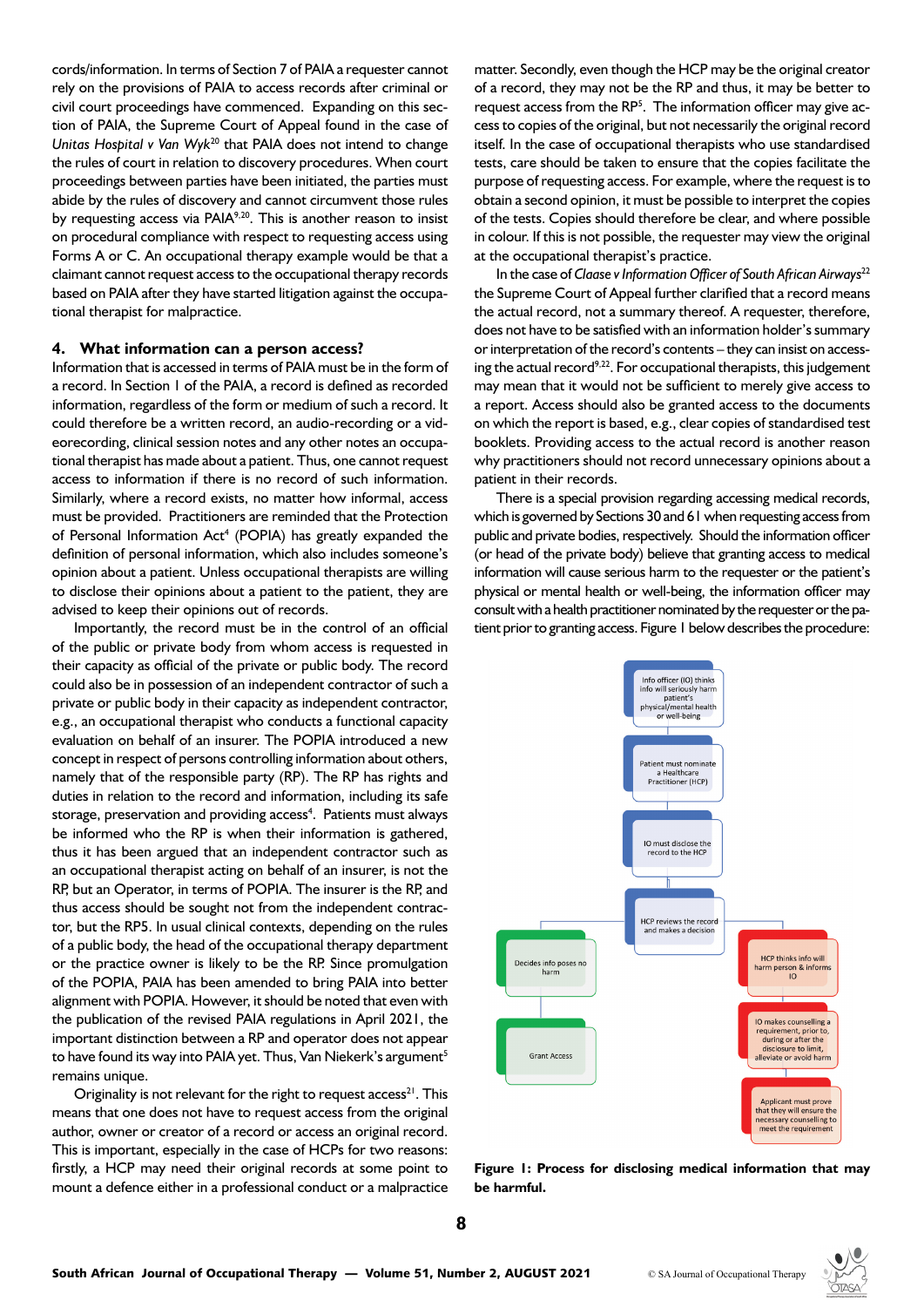Where the nominated HCP agrees that the information may cause harm, the nominated HCP may recommend that the patient/requester receives counselling prior to, during, or after the disclosure. Both the nominated HCP and the counsellor must therefore be granted access to the actual record (not a summary) in order to execute their respective duties in terms of PAIA.

## **5. Are there any circumstances under which access may reasonably be refused?**

The PAIA does make provision for reasonable grounds of refusal. When read together with the POPIA, it is clear that access to a patient's healthcare information must be dealt with circumspectly, not only because POPIA places strict limitations on who may process healthcare information, but also due to the duty of confidentiality on HCPs about patients' information. Where there is a duty of confidentiality in terms of an agreement between a HCP and a patient, Sections 37(1) (a) and 65 of the PAIA in relation to public and private bodies respectively, hold that confidentiality may be a reasonable ground to refuse access to a patient's information where the patient is not the requester. Nonetheless, the provisions of Sections 34 and 63 discussed above in Theme 2, must be applied and thus could constitute reasonable grounds of refusal, except where the patient is under the care of the requester and is either a child or an adult who cannot understand a request to information.

It should be noted that where the occupational therapist is not the RP, that is not an acceptable ground for refusal. In fact, Van Niekerk<sup>5</sup> makes this clear in her argument about referral to the RP: the requester must be informed (again) who the RP is, and that the request will be transferred to the RP. Such referral must occur within 14 days of receiving the access request. The occupational therapist should not refuse access and instruct the requester to request access from the RP as that would constitute unjust refusal of access. Instead, the occupational therapist should transfer the request after informing the requester of the transfer<sup>5</sup>.

There are limited instances when an occupational therapist may use a requester's non-compliance with procedural aspects of access requests as grounds for refusal. Public bodies may only refuse access based on non-compliance with procedural requirements in terms of Section 19 (i.e., completing Form A), if the information officer has notified the requester of the intention to refuse access. The information officer must also notify the requester that they can receive assistance from an official of the public body, give them time to access such assistance and provide the assistance before rejecting the request. Furthermore, the requester must have reasonable opportunity to comply with the procedural requirements before the public body denies their request based on non-compliance $3,9,17$ . No corresponding provision for private bodies exists, thus, private bodies may be able to refuse access on the basis of non-compliance with the procedural requirements<sup>9</sup>. However, in view of the fact that persons have the right to access their health information both in terms of the NHA<sup>1</sup> and HPCSA guidelines (e.g. Booklet 5) and neither of these prescribe a procedure to access information, it will be ill-advised for HCPs to refuse access due to non-compliance with procedural requirements. Occupational therapists especially should rather assist patients where necessary to comply with procedural requirements. Because patients have a right to access their information, practitioners need to be careful when refusing access. Reasons for refusing access must be recorded.

## **CONCLUSION**

The paper highlighted how the PAIA (and to a lesser extent, POPIA)

provides important guidance to occupational therapists regarding access to patients' information and records. The normative analysis highlighted how occupational therapists should implement the PAIA in relation to five key topics, namely (1) the distinction between private and public bodies and the implications for processing access requests, (2) who may request information, (3) the nature of information that may be accessed, (4) the process to request information and (5) reasonable grounds of refusal of access. While private practices are exempt from producing PAIA manuals<sup>15</sup>, practitioners are not exempt from following the provisions of the PAIA and other legal provisions when handling requests for access to information.

Importantly, the PAIA favours access to information<sup>9</sup>. Where patients request access to their own information, access could be granted in terms of the NHA<sup>1</sup>, which is less onerous than the PAIA in terms of procedural requirements for accessing one's own information<sup>2</sup>. However, where people like teachers, parents of competent adults, and others, request access to information about a patient, it is advisable that practitioners follow the provisions of the PAIA.

Access to information requests should preferably be in writing, and in the case of private bodies exempted from producing PAIA manuals, this paper recommends that practitioners use Form C to facilitate access to information requests. Requests should be made to the practice owner, and the paper recommends that practitioners do not delegate this function to others in the practice.

Where a practitioner who acted as an independent contractor (and is thus not the RP for access to information purposes) receives a request for access to information held by another body (who is the RP), it is prudent to transfer the request to the RP as soon as possible, preferably within 14 days of receipt<sup>5</sup>. Because PAIA cannot be used to access records after litigation has commenced, it would be better for an occupational therapist to transfer the access request to the RP, since the occupational therapist may not know whether a requester or a patient is litigating against the RP and thus could inadvertently be in breach of the rules of discovery by providing access. Avoiding breaching the rules of discovery is an additional pragmatic reason for transferring a request, beyond what Van Niekerk<sup>5</sup> has already argued.

While not intending to limit existing rights of access to information, e.g., in terms of the NHA<sup>1</sup> and HPCSA policies, the PAIA is prescriptive regarding the process of requests for access to information. Compliance with the PAIA ensures clarity of procedures for both practitioners and patients.

#### **REFERENCES**

- 1. South Africa. National Health Act No 61 of 2003. Available from https://www.gov.za/sites/default/files/gcis\_document/201409/a61- 03.pdf
- 2. Van Der Reyden D. Legislation for everyday Occupational Therapy practice. South African Journal of Occupational Therapy 2010, vol. 40 no. 3 27–34. Available from http://www.scielo.org.za/pdf/sajot/v40n3/07.pdf
- 3. South Africa. Promotion of Access to Information Act No 2 of 2000.
- 4. South Africa. Protection of Personal Information Act No 4 of 2013. Available from [https://www.gov.za/sites/default/files/gcis\\_](https://www.gov.za/sites/default/files/gcis_document/201409/3706726-11act4of2013protectionofpersonalinforcorrect.pdf)

[document/201409/3706726-11act4of2013protectionofperson](https://www.gov.za/sites/default/files/gcis_document/201409/3706726-11act4of2013protectionofpersonalinforcorrect.pdf)[alinforcorrect.pdf](https://www.gov.za/sites/default/files/gcis_document/201409/3706726-11act4of2013protectionofpersonalinforcorrect.pdf)

5. Van Niekerk M. Providing claimants with access to information: A comparative analysis of the POPIA, PAIA and HPCSA guidelines. South African Journal of Bioethics and Law 2019 vol. 12: 32–37. http://doi.org10.7196/SAJBL.2019.v12i1.656